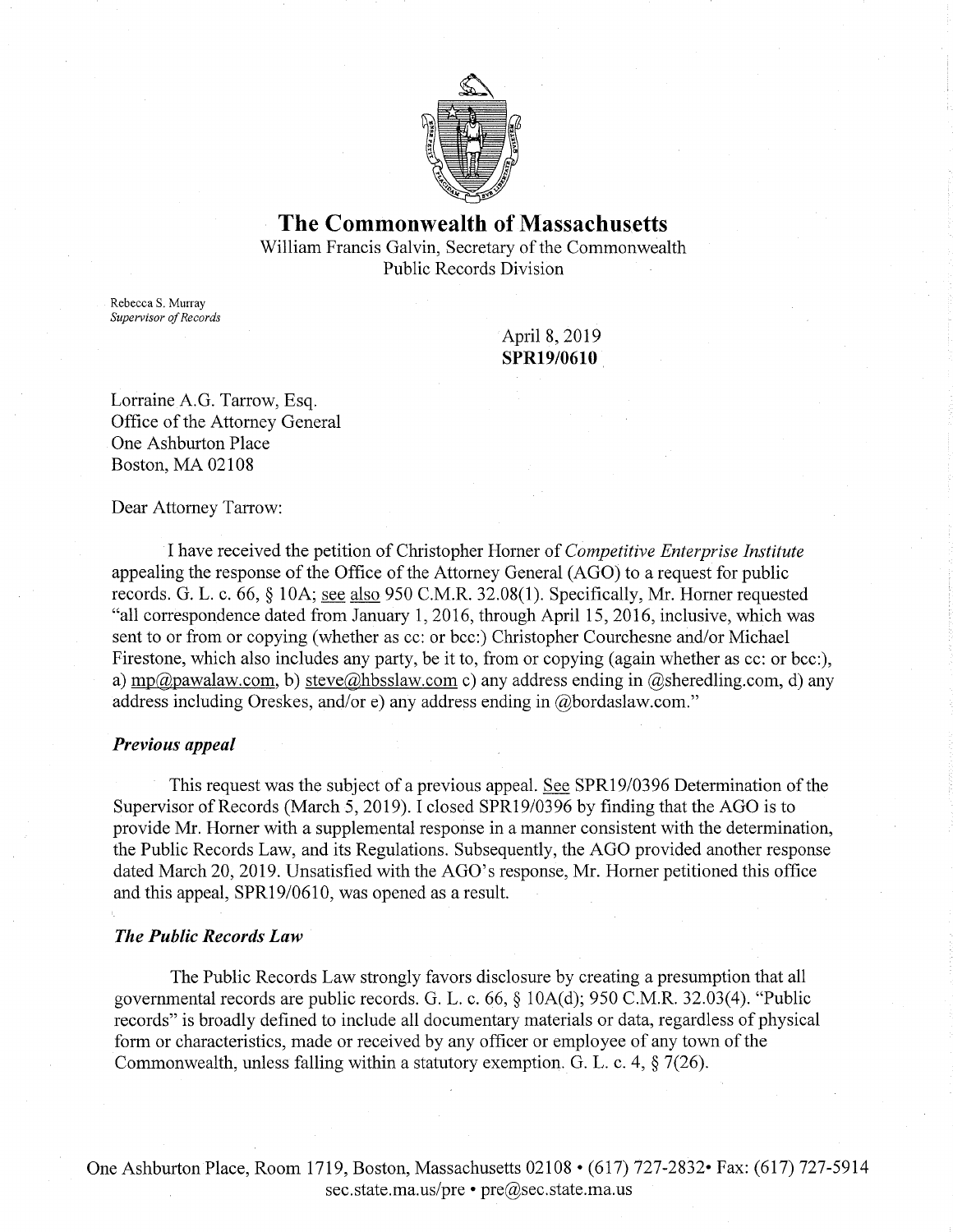### SPR19/06IO

Lorraine A.G. Tarrow, Esq. Page 2 April 8, 2019

It is the burden of the records custodian to demonstrate the application of an exemption in order to withhold a requested record. G. L. c. 66, § 10(b)(iv); 950 C.M.R. 32.06(3); <u>see also Dist.</u> Attorney for the Norfolk Dist. v. Flatley, 419 Mass. 507, 511 (1995) (custodian has the burden of establishing the applicability of an exemption). To meet the specificity requirement a custodian must not only cite an exemption, but must also state why the exemption applies to the withheld or redacted portion of the responsive record.

If there are any fees associated with a response a written, good faith estimate must be provided. G. L. c. 66,  $\S$  10(b)(viii); see also 950 C.M.R. 32.07(2). Once fees are paid, a records custodian must provide the responsive records.

## *The AGO's March 20th response*

In its March 20, 2019 response, the AGO indicates that it is "... currently investigating ExxonMobil Corporation ("ExxonMobil") and is currently engaged with ExxonMobil in pending litigation over AGO's investigation of the Company." The AGO additionally indicates that it possesses " $\ldots$  six (6) pages of e-mails that are responsive to [Mr. Horner's] request."

The AGO explains that " $\ldots$  [it] can give [Mr. Horner] no further information about these records without compromising our investigation or litigation strategies to the same extent as disclosing the records themselves. The senders and recipients, the dates, and the content of these e-mails relate to [the AGO's] ongoing ExxonMobil investigation, or, in one instance, other potential environmental enforcement, and, if released, might not only prejudice the investigation going forward, but would also likely impact the related litigation."

The AGO asserts that "redaction in this case would render these e-mails meaningless, as the entire bodies as well as the senders, recipients, and dates are exempt from disclosure urider G.L. c. 4, § 7, cl. 26(f) as described above."

### *Exemption (I)*

Exemption (f) permits the withholding of:

investigatory materials necessarily compiled out of the public view by law enforcement or other investigatory officials the disclosure of which materials would probably so prejudice the possibility of effective law enforcement that such disclosure would not be in the public interest

G. L. c. 4,  $\S$  7(26)(f).

A custodian of records generally must demonstrate a prejudice to investigative efforts in order to withhold requested records. Information relating to an ongoing investigation may be withheld if disclosure could alert suspects to the activities of investigative officials. Confidential investigative techniques may also be withheld indefinitely if disclosure is deemed to be prejudicial to future law enforcement activities. Bougas v. Chief of Police of Lexington, 371